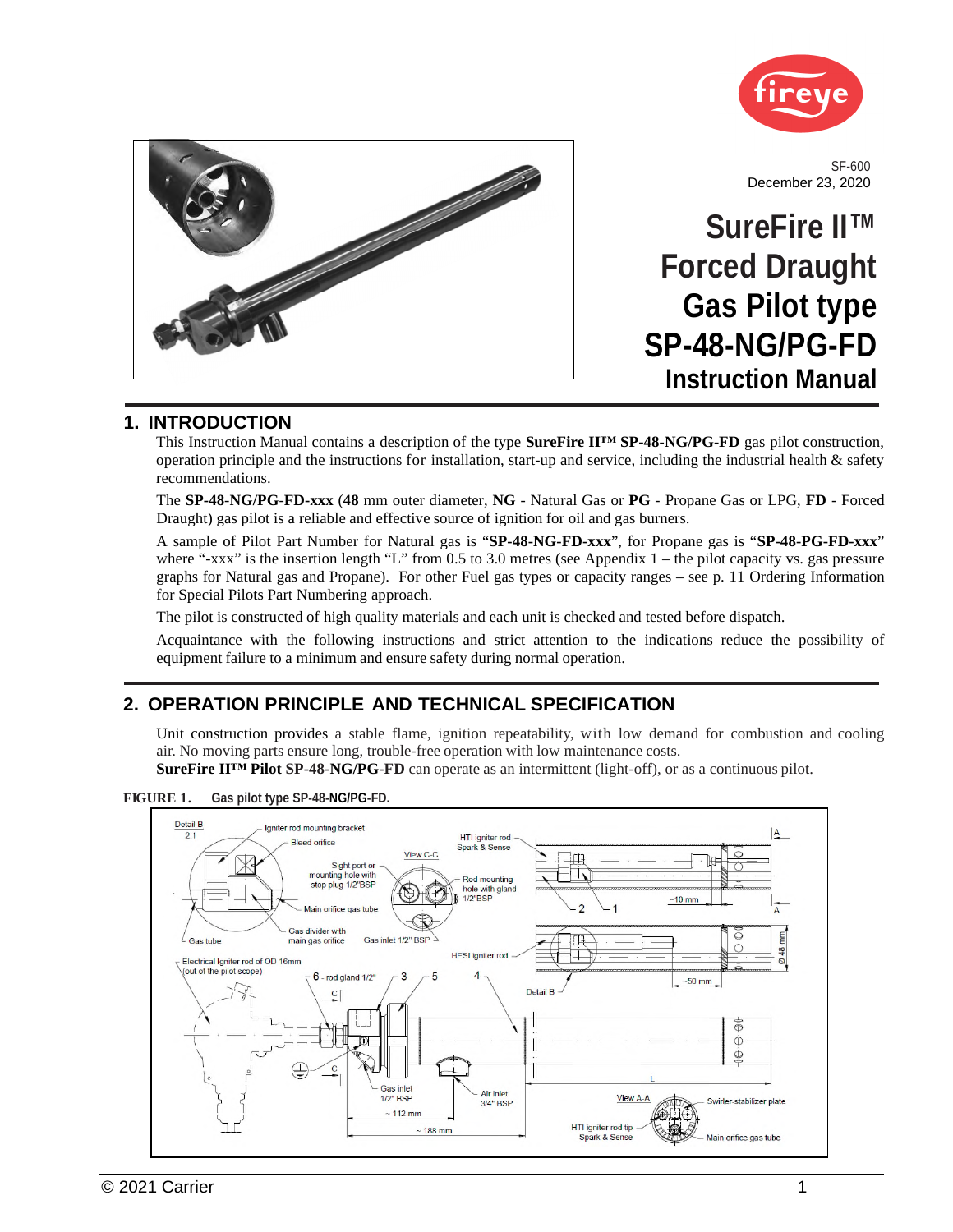

Main parts of **SP-48-FD** pilot are: air tube (pos. 4 on Fig. 1) with combustion-cooling air inlet (3/4"BSP) and gas part assembly including gas head (pos. 3) with gas inlet (1/2" BSP), ignition rod hole (1/2"BSP) with igniter rod holding gland (pos. 6) and sight port hole (1/2" BSP) with stop plug mounted. It includes also the gas tube (pos. 2) mounted in gas head. The orifice-stabilizer assembly (pos. 1) is fixed at the end of gas tube. It consist of a gas divider with main and bleed orifices, gas tube and swirler-stabilizer. Gas part assembly is mounted in the air tube by means of the thread joint with mounting ring (pos. 5).

Note that gas supply line should be equipped with an effective strainer unit to prevent the orifices from clogging.

In many applications **SP-48** pilots are mounted on the main burner using the mounting tube (see p. 3).

The source of ignition is an electric high energy spark igniter (HESI) or high tension arc igniter (HTI) for safe or hazardous area (depending on the application) equipped with the ignition rods of outer diameter of 16 mm and coaxial electrode arrangement – see Fig. 3.

The ignition rod is mounted in the gas head and goes through air tube to the orifice-stabilizer assembly. The rod tip end should be placed as on drawing Fig. 1, to provide a successful ignition of air-gas mixture.

Gas pilot **SP-48** can be supplied together with electric ignition device selected depending on the application. Ignition device is not in gas pilot scope of supply and should be ordered separately.

**SP-48-FD** pilot principle of use: gas is supplied through the inlet 1/2"BSP to the gas head and to the gas tube and further to the orifice-stabilizer assembly. A small amount of gas leaves through the bleed orifice mounted in the gas divider, into the zone before the swirler-stabilizer plate, where it mixes with air to form a combustible mixture. It is ignited in that zone by a spark or an electric arc generated at the tip of the electrical igniter rod. This pilot flame stabilizes at swirler-stabilizer plate. Further it ignites the main stream of gas which exits the main nozzle at the outlet of the air tube. The main flame then stabilizes in the primary combustion zone at the outlet of the air tube. The swirler-stabilizer plate and holes in air tube provide an adequate shape and stability of the flame.

The orifice-stabilizer assembly is optimized for Natural gas or Propane gas/LPG. In case of other Fuel gas type or other capacity needed contact Fireye as this may need the pilot construction changes - see p. 11 for Special Pilots.

Thanks to this principle of design, the pilot combustion zone is protected, the main combustion zone is outside the pilot, hence the air tube does not overheat and there is no need for retraction of the ignition device rod.

Pilot has to be mounted on main burner such that no part of pilot shall be in the main burner flame and cannot project beyond the heater lining or a burner throat. The distance of the tip of pilot air tube from the main burner flame should not be smaller than 150 mm – see Appendix 2.

The flame length is 0.6 – 0.8 m depending on the kind of gas, gas pressure and pressure in combustion chamber.

In addition, using Fireye high tension igniter type **HTSS** in the **Spark & Sense** version, the center electrode of igniter rod is also an ionization rod extended into the primary combustion zone and specially designed to work with **SureFire II™ Pilots**. The HT igniter initially creates the electric arc to ignite the gas, and then the electric circuit switches the operating mode for ionization detection, confirming the presence of the igniter flame.

### **3. MOUNTING TUBES**

#### **FIGURE 2. Pilot mounting tubes: for welding and flanged**



For fixing the pilot burner to a burner plate there are two types of mounting tubes available (material: carbon steel), offered as an optional accessory and to be ordered separately (see Fig. 2):

a flanged mounting tube allowing the fixing of a gas pilot without the use of welding, to be fixed with bolts to the burner plate. After inserting the pilot into the mounting tube its position is determined and secured with a clamping ring located at the end of the tube assembly. This ring also provides the necessary sealing for the connection,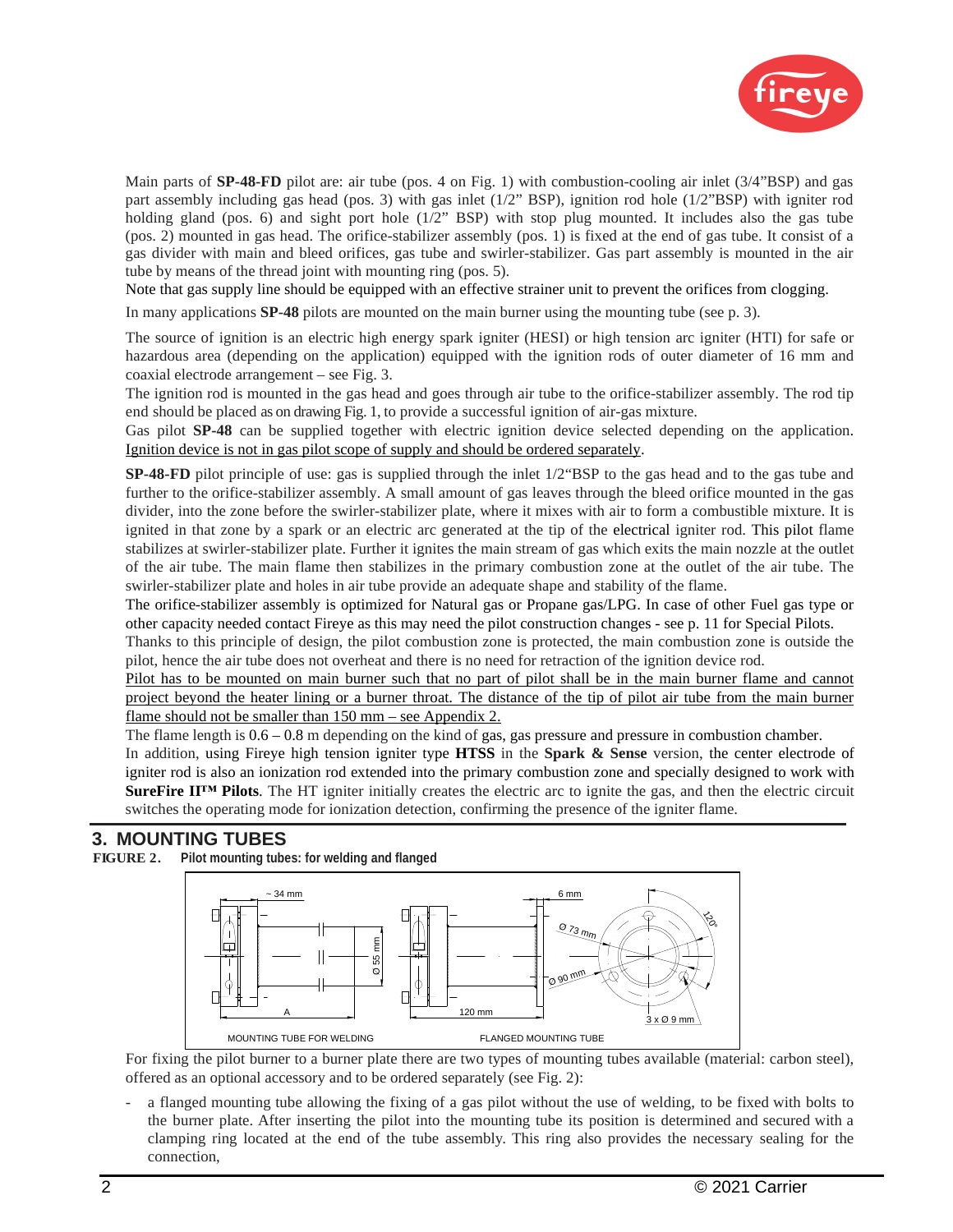

- a mounting tube for welding, has a free tube section left to be welded to the burner plate. Pilot fixing inside the mounting tube as in p. 7.1. There are two lengths A available: 150 and 600 mm.

### **4. IGNITION SOURCES FOR GAS PILOT LIGHT-OFF. (SETTING METHOD)**

Sources of ignition in the gas pilot **SP-48** are electrical high energy spark igniters (HESI) or high tension igniters (HTI) equipped with the ignition rods of outer diameter 16 mm and coaxial electrode arrangement (see Fig. 3):

- for the high energy spark igniter (HESI): this type of device creates single sparks of a high energy of about 12 J. With frequency of 4 to 5 sparks per second it ensures reliable ignition of a gas/air mixture under all conditions. The secondary circuit voltage is nominally 2,000 VDC at primary supply 230VAC or 110 VAC,
- for the high tension igniter (HTI): this type of device creates an electrical arc of low energy which allows for ignition of a gas/air mixture in clean environment and repeatable conditions. The secondary circuit voltage is 8,000 VAC at primary supply 230VAC or 110 VAC.

Using the Fireye High Tension Igniter, the end of the rod tip should be placed at a distance of 10 mm back from the swirler-stabilizer (see Fig.1). In case of the High Energy Spark Igniter, the rod tip should be placed further back  $\sim$ 50 mm back from the swirler-stabilizer.

**It should be noted that the rod tip positioning against the swirler-stabilizer plate in the pilot gas part assembly (pos. 1 on Fig. 1) should be done outside the air tube only (do not install the rod in the gas head already mounted in the air tube). Only after proper rod positioning, should the rod be fixed by tightening the rod holding gland and the whole gas assembly with igniter rod inserted into the air tube pos. 4.** 

The rods of both types of devices are mounted in gas head by means of a holding gland 1/2"BSP.

The ignition device is not in gas pilot scope of supply. It is normally specified and ordered separately.



#### **FIGURE 3. Gas pilot type SP-48-NG/PG-FD with examples of electrical ignition devices**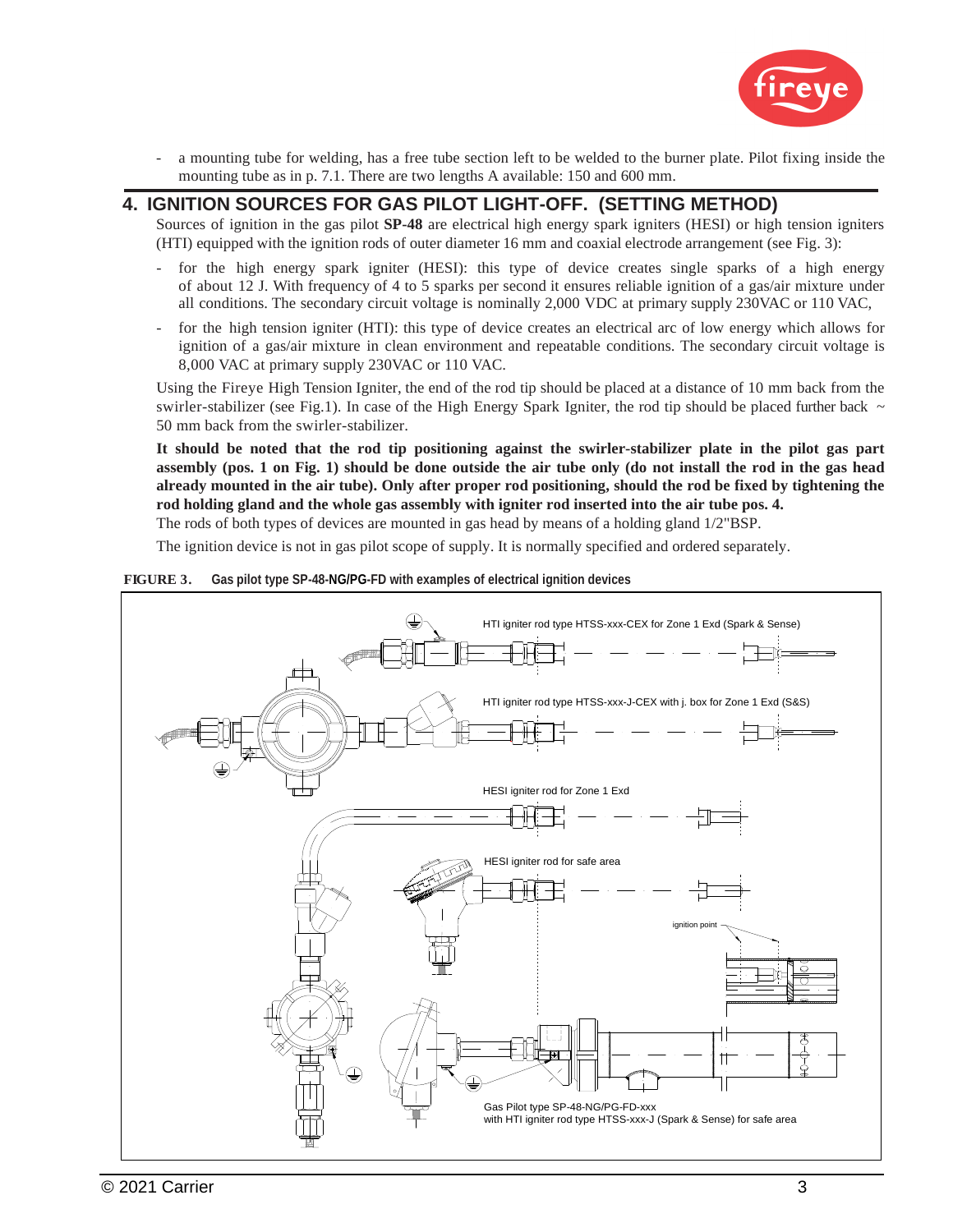

### **5. TECHNICAL DATA**

Fuel: two standard versions for Natural Gas (NG) and for Propane Gas or LPG (PG) - see gas characteristics in Appendix 1. In case of other fuel gas needed see p. 11 Ordering Information Special Pilots and Appendix 3.

| Outer diameter of the air tube:                                                                       |                            | $48.0 \text{ mm}$                                                                                                                                                                                               |  |
|-------------------------------------------------------------------------------------------------------|----------------------------|-----------------------------------------------------------------------------------------------------------------------------------------------------------------------------------------------------------------|--|
| Outer diameter of the mounting tube:                                                                  |                            | 55.0 mm                                                                                                                                                                                                         |  |
| Outer diameter of the ignition rod:                                                                   |                            | $<16.0$ mm                                                                                                                                                                                                      |  |
| Capacity range:                                                                                       | Natural Gas<br>Propane Gas | $63 \div 132$ kW - see capacity vs. pressure graph in Appendix 1<br>$98 \div 203$ kW - see capacity vs. pressure graph in Appendix 1<br>- in case of other capacity range needed - see p. 11 for Special Pilots |  |
| Air flow and pressure:                                                                                |                            | max. $\sim$ 30 m3/h – adjust to capacity as in p. 8.11                                                                                                                                                          |  |
| Air pressure range                                                                                    | $0.5-1.0$ (max. 1.2 kPa)   |                                                                                                                                                                                                                 |  |
| Air connection                                                                                        | 3/4" BSP (inner thread)    |                                                                                                                                                                                                                 |  |
| $1/2$ " BSP (inner thread)<br>Gas connection                                                          |                            |                                                                                                                                                                                                                 |  |
| Operating temperature                                                                                 |                            | max. continuous 300°C, swirler-stabilizer, end of gas and air tubes 500°C                                                                                                                                       |  |
| Igniter rod reference length range "L" $0.5 \div 3.0$ m - longer upon request                         |                            |                                                                                                                                                                                                                 |  |
| Pilot weight: P/N SP-48-NG/PG-FD-0.5 (length L=0.5 m): 2.96 kg, pilot weight adder: approx. 2,60 kg/m |                            |                                                                                                                                                                                                                 |  |

Material used for pilot construction all parts: 304/316 SS and heat-resistant steel 310/330

**Notes**: **1. If the above parameters are different than those required please contact Fireye** 

- **2. For Imperial Units please refer to the Appendix 4 Unit Conversion Table**
- **3. Device complies with the requirements of the European Directive 2002/95/EC (RoHS)**

### **6. OPERATIONAL SAFETY**

When operating and handling the pilot burner please follow the rules below:

- 6.1 Use pilot only for its intended purpose.
- 6.2 At the time of installation, operation and maintenance follow the procedures described in the instructions and documentation of the pilot, ignition device and the main burner.
- 6.3 **Check environmental conditions and ensure that the specified operating temperatures of pilot and igniter components will not be exceeded** (**see p. 5 and igniter Manual).**
- 6.4 Follow the warnings contained in the documentation.
- 6.5 Do not make any modifications or changes to the pilot construction.
- 6.6 Before starting, make sure that all parts of the pilot and electric ignition device are in good condition.
- 6.7 Circuits of power packs as well as igniter rods, enclosures and junction boxes must be properly grounded.
- 6.8 Before igniting, check the tightness of gas tube connections.
- 6.9 During the observation of the pilot flame wear special goggles to protect the eyes from flame UV radiation.
- 6.10 Do not remove the protective ground when the ignition device is energized.
- 6.11 Before working on the ignition device, ensure the power is disconnected.
- 6.12 Before maintenance or repair works check that the gas shut-off valve is closed.
- 6.13 During installation, start-up or maintenance works on the pilot or burner/ heater always wear protective clothing and use protective gloves.

**WARNING**: ALL ACTIONS RELATED TO THE INSTALLATION, SERVICE AND OPERATION OF GAS PILOT MAY ONLY BE CARRIED OUT BY A TRAINED AND QUALIFIED PERSONNEL.

**REMARK**: IN CASE OF ANY DOUBTS REGARDING INSTALLATION OF THE PILOT CONSULT WITH THE MANUFACTURER.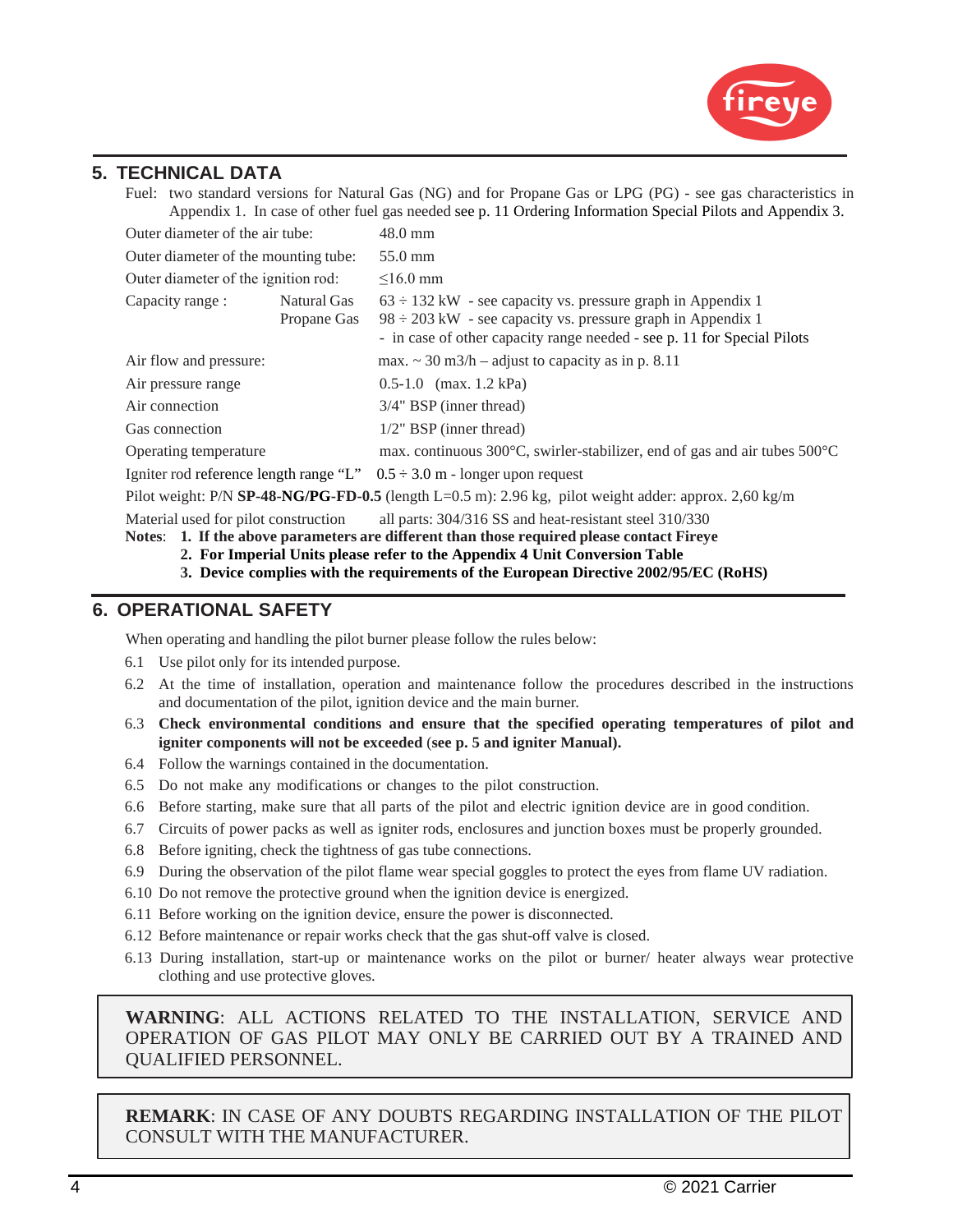

### **7. INSTALLATION**

During the installation, all components have to be protected from impact or bending.

### **WARNING: DURING PILOT INSTALLATION THE RECOMMENDATIONS IN THE APPENDIX 2 SHOULD BE STRICTLY OBSERVED.**

**SP-48-FD** pilot's air tube can be welded directly to the burner plate, or placed in the mounting tube (see Fig. 2).

It should be noted that the distance from the gas head with mounting ring to the burner plate should be not less than 150 mm and insertion depth cannot exceed the "L" value – see Fig. 1.

Pilot air tube is made of stainless steel, mounting tube is made of carbon steel which must be noted for welding.

*Note: Particulates entrained in the gas could block the pilot's gas orifices so gas supply line should be equipped with an effective strainer unit.* 

**WARNING: STRICTLY OBSERVE THE TEMPERATURE LIMITS FOR PILOT AND IGNITER ROD MOUNTED INSIDE. IN THE CASE OF EXPECTED WORK AT THE LIMIT OF PERMISSIBLE OPERATING TEMPERATURES, APPROPRIATE MEASURES SHOULD BE TAKEN (E.G. CHANGE OF THE MOUNTING POSITION). WHEN BOILER OR HEATER INSTALLATION IS IN OPERATION ALWAYS KEEP THE PROPER AIRFLOW OF PILOT COMBUSTION-COOLING AIR.**

#### **7.1 MOUNTING TUBE**

The mounting tube, if used, should be attached to the burner plate using bolts or welding (see Fig. 2). If it is not possible to use one of mounting tubes proposed above, a different type can be used, bearing in mind that its inner diameter should be properly matched to the outer diameter of the pilot air tube to be able to fit and fix the pilot in a tube with proper clearance.

In the case of application including a mounting tube proceed the following way:

- a) Based on assembly drawings mark and cut a hole in the burner plate with a diameter slightly larger than the diameter of the mounting tube.
- b) The mounting tube for welding: slide the mounting tube in the hole and set it in the correct position (insertion depth and proper angle relative to the main burner nozzle position).
- c) The mounting tube for welding: weld using the electrode appropriate for the material.
- d) If the flanged mounting tube is used, bolt it to the burner plate after drilling the correct sized holes.

#### **7.2 GAS ASSEMBLY AND AIR TUBE**

a) The position of the electric igniter rod tip in relation with the orifice-stabilizer assembly of pilot should be checked following information in p. 4. The correct position for different types of electrical igniter rods should be taken into consideration (see Fig. 1).

It should be remembered that the rod tip positioning against the swirler-stabilizer plate in the pilot gas part assembly (pos. 1 on Fig.1) should be done outside the air tube only.

Only after proper rod positioning should the rod be fixed by tightening the gland and the whole gas assembly with rod inserted into the air tube.

b) **Mounting of electrical igniter rod in a pilot: unscrew the rod tip, disassemble the gland, put all gland parts on rod, insert the rod in gas head, screw back the rod tip and then set the appropriate tip position relative to an orifice-stabilizer assy. Now the gland can be screwed onto gas head tightly**. In case of problems sliding the rod through rings of fixing gland apply a small amount of high temperature resistant grease or grind slightly the gland ring inner surface.

After setting the correct rod position, fasten the rod fixing gland in the gas head. Then the complete gas part assembly can be slid into the air tube.

Do not remove the rod from fixing gland if it is not necessary, as the gland rings once clamped on rod do not allow easy rod movement.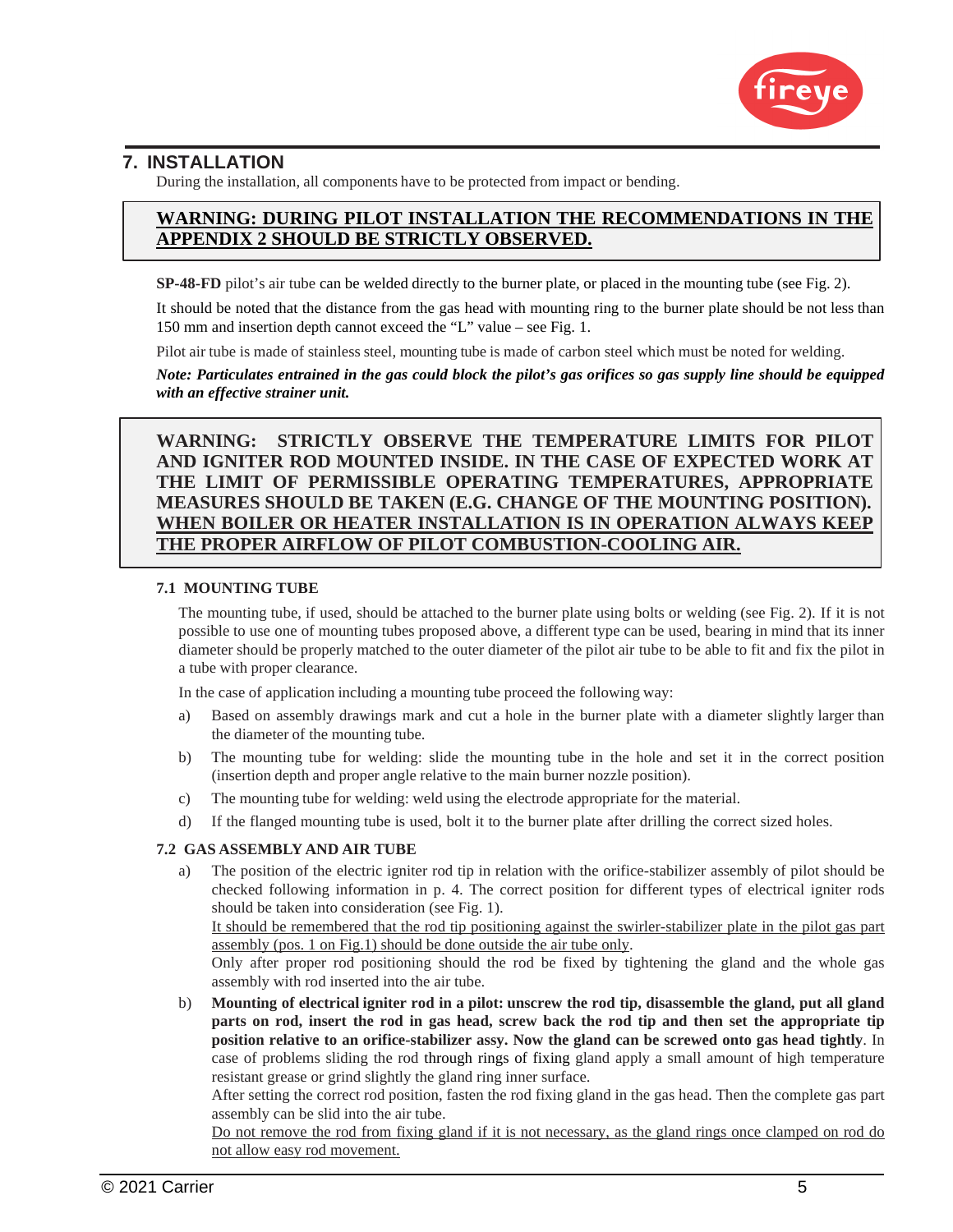

- c) Gas part assembly and air tube should be fastened by the mounting ring thread joint. Ensure that the ring gasket is correctly fitted in the gas head seat (see Fig. 4).
- d) The complete pilot (air tube) can be inserted into the mounting tube. In order to make the air tube slide-in easier, apply a small amount of high temperature resistant grease.
- e) The insertion depth of **SP-48-FD** pilot is determined by the design of the main burner. If an existing pilot has to be replaced, the insertion length and pilot tip position should be the same. In case of any doubts, the position of the pilot should be consulted with the pilot and burner manufacturer.
- f) After determining the position of the complete pilot relative to the mounting tube, the mounting tube clamping screws should be tightened to prevent the device from moving.

#### **FIGURE 4. Gas head with ring gasket and swirler-stabilizer assembly with bleed and main gas orifices**





#### **7.3 GAS AND AIR SUPPLY INSTALLATION**

- a) The pilot must be set in the mounting tube such that the air and gas connections are in the desired positions.
- b) Connect the air and gas hoses to the appropriate pilot inputs. Hoses cannot be tangled or twisted. If necessary, additional connectors may be used.
- c) To ensure a long and trouble-free operation of the pilot it should be kept clean. Check the condition of the gas pipe and if the orifices are not blocked. Remove all buildups. Hoses should be dry and not cracked.
- d) During maintenance or service works, secure the disconnected ends of the hoses by closing the ends with a plug or a tape.
- e) Use the automatic shutoff valves of the appropriate size and the respective closing rate and pilot gas pressure measurement with safety interlocks (compliant with the requirements of relevant standards concerning the shut-off safety fuel valves and burner safety) to be sure that the gas delivered to the pilot is of an adequate pressure and can be quickly and effectively shut off.
- f) Use manual shut-off valves on air and gas lines for each pilot in case of maintenance or replacement and for adjustment of pressure and flow on each pilot separately.

**REMARK**: AT THE DESIGN STAGE DETERMINE LENGTH OF CABLES AND FLEXIBLE AIR AND GAS CONNECTIONS TO ACCOMMODATE ANY EXPECTED HEATER OR BOILER CONSTRUCTION MOVEMENT

#### **7.4 CABLING**

Wiring and electrical connections design and layout should be in accordance with the requirements for burner installation devices specified in their instructions and the relevant regulations.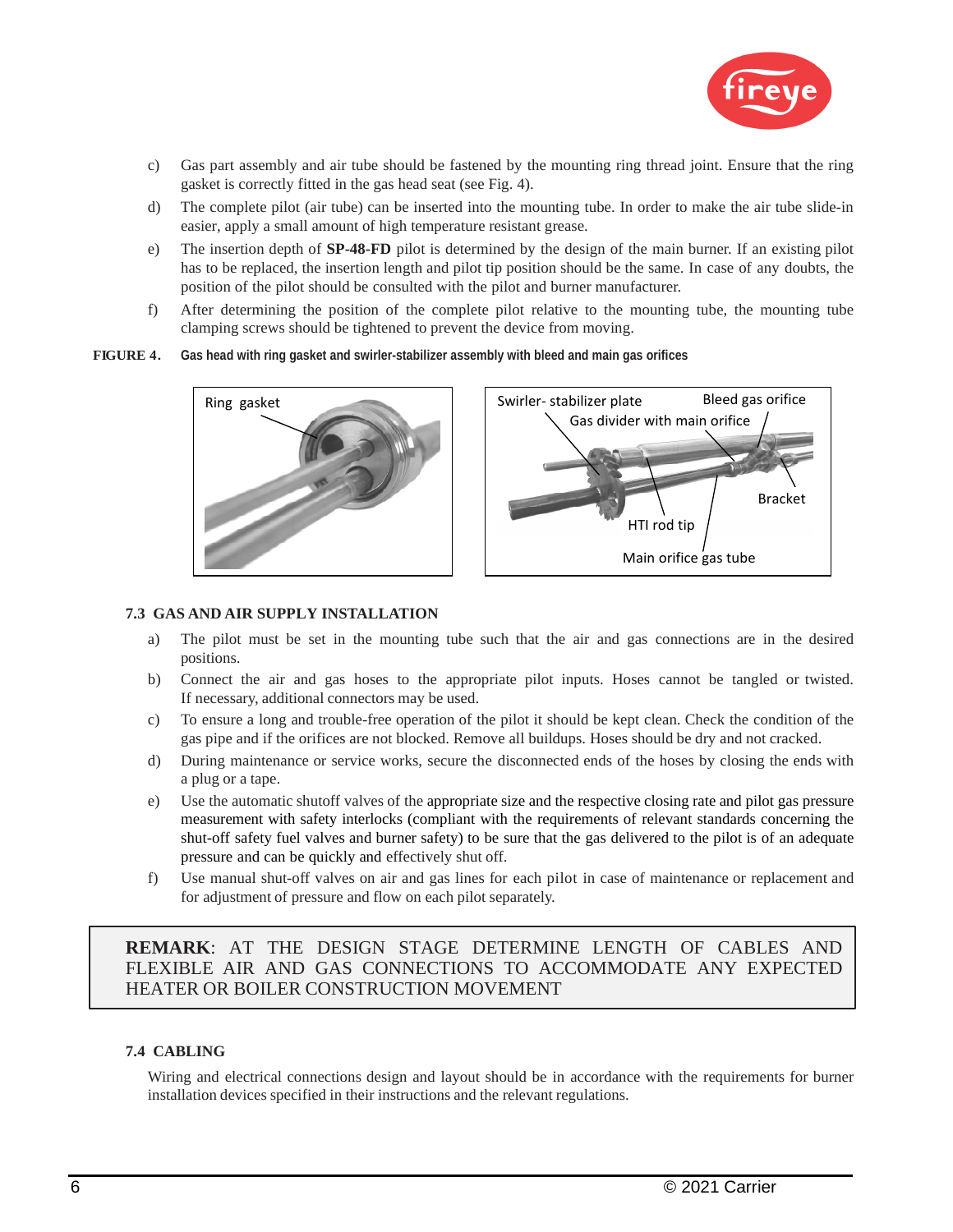

### **8. PILOT START-UP, OPERATIONAL TESTS**

#### **Before proceeding with the start-up and operational tests of SP-48-NG/PG-FD pilot check the following:**

- 8.1 Gas and air installations are correctly mounted, tight and functionally checked, including: valves, flaps, strainers, fittings and joints (flanged and screwed), control and interlock devices.
- 8.2 Gas and air connections to the pilot are made in accordance with the above instructions and the assy drawing.
- 8.3 Electrical components and circuits are properly connected, grounded and tested.
- 8.4 Power supply to the electrical circuit of the ignition device and spark or arc release should be allowed only after assembly of the device, and when installed in the operating position on the burner or outside the burner only to validate the operation strictly according to the device instructions e.g. on special test stand.

#### **Then perform next steps:**

- 8.5 Select one pilot as a representative for tests.
- 8.6 Prepare the burner control system to enable manual trials in a safe way.
- 8.7 Install for the trial period appropriate gauge and manual valve on the igniter gas supply line. This will allow for fine adjustment of the gas pressure.
- 8.8 After verification of ignition device mounting and wiring, the electric igniter can be powered up. Check for the spark or arc presence.
- 8.9 At presence of a spark or an electric arc from ignition device, slowly open the pilot manual shut-off gas valve without opening the air manual shut-off valve (it should be closed). At certain degree of opening the pilot flame should establish.
- 8.10 Adjust the gas pressure slowly up to the working pressure. Pilot flame may be yellow and bushy due to too little combustion air.
- 8.11 Slowly open the air valve manually until the flame stabilizes at the end of the air tube and reaches a blue-yellow color. If the airflow is too low the end of the air tube may start to glow (it starts to glow at 400- 500°C) as the main flame burns inside the igniter. Further opening of the air valve should stabilize the flame outside the air tube. This will stop the overheating of the air tube. Flame should be as stable as possible.

#### *Remarks:*

- a) Pilot flame should be blue near the igniter tip and yellow at its end. With some kind of gases the flame color may stay yellow.
- b) In some applications e.g. on up-fired burners, when the draught of the furnace is significant, it may be necessary to limit the amount of air by closing the air valve accordingly in order to keep stable pilot flame.
- c) Gas pilot cannot be used as a burner it works usually with preset, constant air/fuel ratio (turn-down ratio 1:1), after proper adjustment as above. However it should ignite repetitively and burn with a stable flame in each gas pressure point throughout the whole range after proper adjustments.
- 8.12 In case of insufficient pilot capacity, the amount of gas and air can be further adjusted bearing in mind the above principles.
- 8.13 In multiple burner and pilot applications on one heater/boiler with a similar gas and air supply installation and similar layout on the main burner, set the other pilots gas and air valves to be in the same position.
- 8.14 Then carry out light-off tests. In case of differences in the quality of combustion adjust manual valves so that the flame is similar to that on the test pilot. In some cases the main burner air should be adjusted.
- 8.15 Repeat the light-off tests several times on each pilot to confirm the repeatability of ignition. Flame should be stable, in proper position and of desired shape.

If the **SP-48-NG/PG-FD** gas pilot has been correctly commissioned and the settings were optimized, with correct maintenance, the igniter will operate trouble free.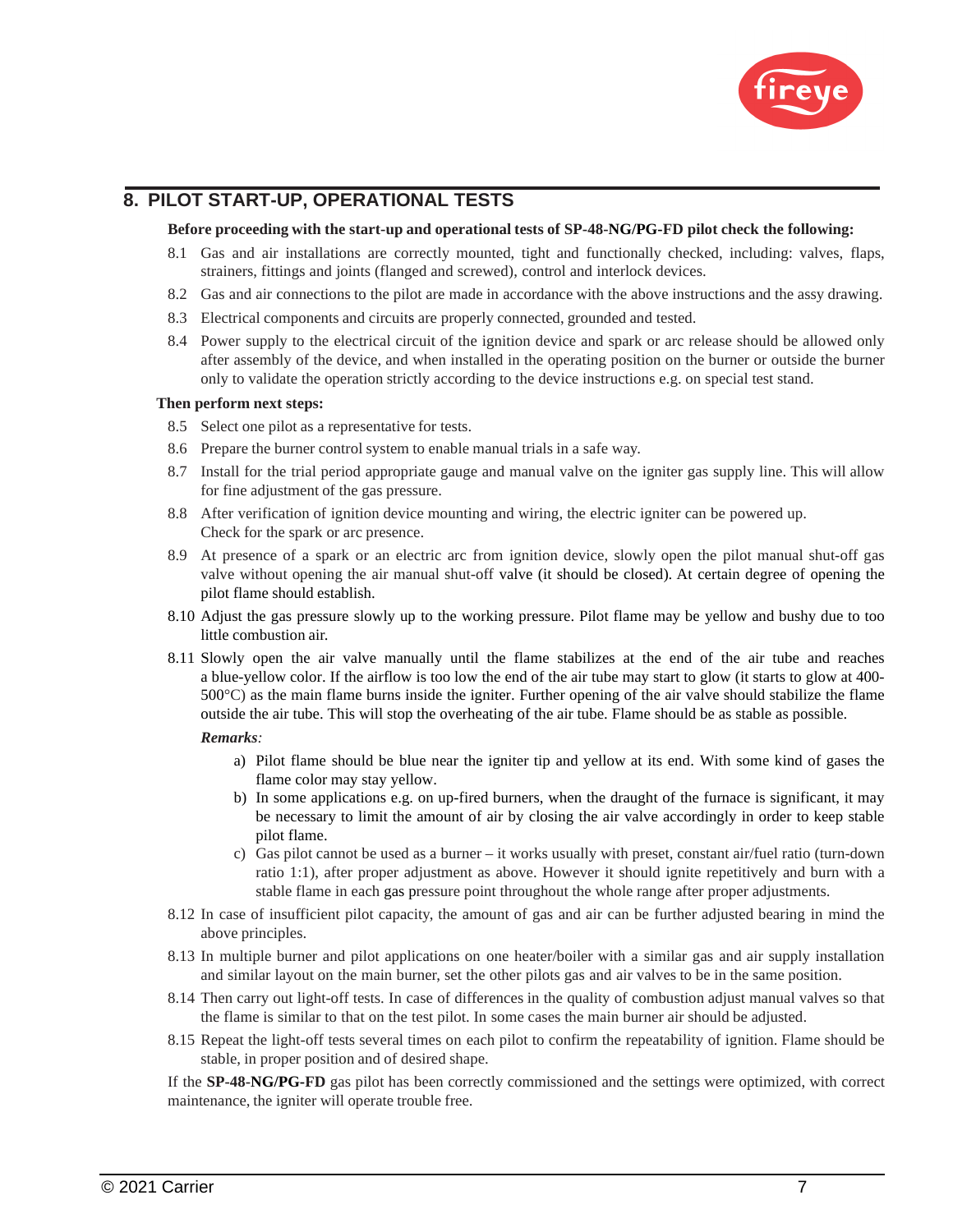

### **9. OPERATION**

After installing and completion of pilot start up and tests **SP-48-NG/PG-FD** is ready for operation.

#### **General description of activities performed by the burner/boiler control system or manually by operator:**

- 9.1 Preparation of the furnace/boiler for firing up.
- 9.2 Opening of air to the burner and pilot.
- 9.3 Preparation of gas installation for operation.
- 9.4 Setting the gas pressure at the correct level.
- 9.5 Starting of pilot trial for ignition sequence performed by the controller or in some cases by the operator:
	- a) The correct setting of the main burner combustion air.
	- b) Checking the interlock conditions before firing up.
	- c) Providing power to the ignition source.
	- d) Optionally, carrying out the gas line leakage test.
	- e) Closing the purge valves and opening of gas shut off valves.
	- f) The ignition should take place within the time specified by the standards, which should be confirmed by the relay output of the flame detector.
	- g) Electrical igniter power off after confirming the presence of the pilot flame, closing the pilot shut off valves (in case of continuous pilot operation they stay open).
	- h) In case of the absence of the flame after trial for ignition the valves are closed and electrical igniter is switched off.
	- i) Eventual repeating of trial for ignition sequence (depends on the application). Details of sequence, timings are dependent on application and applicable standards.

In the case of a manually controlled gas pilot, the operator has to close the gas supply to the pilot himself at the right time if the flame is not detected.

### **10. SERVICE, MAINTENANCE AND REPAIRS**

To remove the igniter for inspection or repair the gas and electrical supply must be shut off first. Checks that the gas and air manual shut off valves are closed and that the power for ignition device is disconnected.

### **WARNING**: **DO NOT PERFORM ANY MODIFICATIONS TO THIS EQUIPMENT AND NEVER USE UNAUTHORIZED SPARE PARTS AS THIS WOULD RESULT IN A BREACH OF THE ATEX CERTIFICATES CONDITIONS AND COULD PROVE HAZARDOUS TO YOUR HEALTH AND LIFE !**

**WARNING**: WHEN THE HEATER/BOILER IS IN OPERATION, DURING SERVICE WORKS ON BURNER INSTALLATION ALWAYS USE PROTECTIVE PPE CLOTHING, GLOVES AND GOGGLES !

**REMARK**: EVERY 12 MONTHS MAKE AN INSPECTION OF AIR TUBE. IF YOU SEE ANY TRACES OF EXCESSIVE TEMPERATURE DURING OPERATION INCREASE THE COOLING-COMBUSTION AIR FLOW OR RETRACT THE GAS PILOT A LITTLE FROM THE COMBUSTION CHAMBER. IF INCREASING THE AMOUNT OF AIR REMEMBER THAT IT MAY IMPACT THE FLAME QUALITY.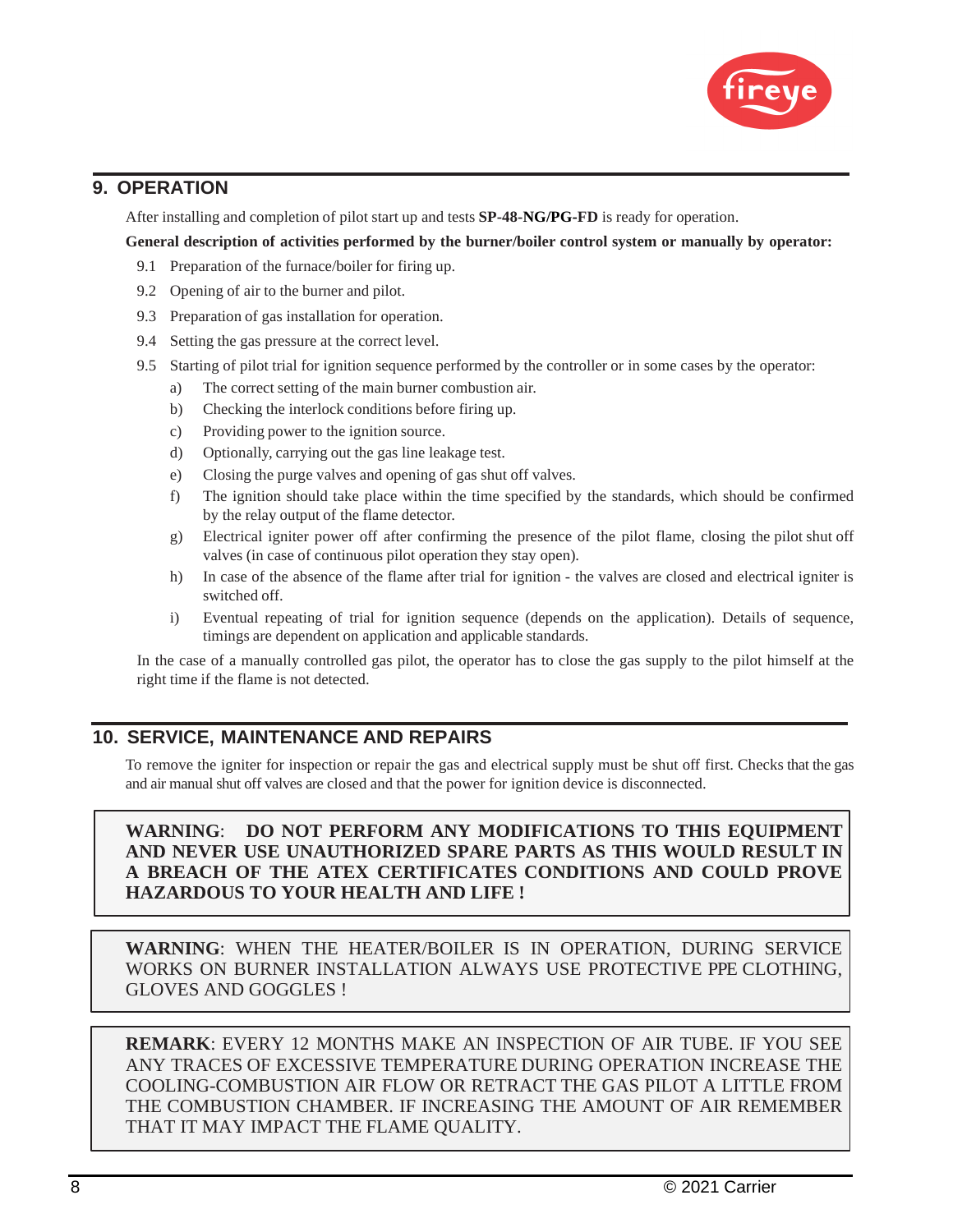

#### **10.1 INSPECTION AND MAINTENANCE**

**SP-48-FD** pilot because of its simple design does not require complicated maintenance procedures. **Checking and cleaning of gas tube and orifice-stabilizer assembly:**

- a) Close the manual gas valve and disconnect the pilot gas line.
- b) Disconnect the ignition rod electric supply cable.
- c) Unscrew the mounting ring.
- d) Carefully slide out the gas part assembly from the air tube.
- e) Check the ignition rod at least every 12 months. For checking and standard service do not remove the rod from the gas part. Follow the igniter User's Manual. Pull out the electrical igniter only if it is absolutely necessary e.g. when rod is worn or damaged and has to be repaired or replaced. Before that, loose the ignition rod holding gland and then follow p. 7.2. Unscrew the rod tip before pulling out rod from the gas part and holding gland for easier slide without any jamming.
- f) Check and clean the bleed orifice and main nozzle. For cleaning use a soft copper wire.
- g) To remove heavy dirt use a soft wire brush e.g. copper wire brush.
- h) Blow compressed air through the whole gas part assembly.
- i) To check the air tube condition loosen the mounting tube clamp assembly screws and pull out air tube. Check for overheating traces and clean it. If it is damaged – repair or replace it.
- j) Assemble all the elements back to obtain the original configuration.

#### **Checking of ignition device:**

k) Check the complete ignition device at least every 12 months. Follow instructions in its User's Manual.

#### **10.2 TROUBLESHOOTING**

#### **If the gas pilot does not operate correctly check the following:**

- a) All manual gas valves on gas supply line were open and there is gas available.
- b) All valves in the supply line are functioning properly.
- c) The preset gas pressure is correct.
- d) The correct pilot air pressure is maintained.
- e) Gas and air supply lines are clear check strainers.
- f) Bleed orifice and the main orifice in orifice-stabilizer assembly are clear.
- g) Electric ignition device is working correctly and its rod is correctly positioned in gas part assembly. If it is not working properly - follow the ignition device Manual.
- h) The power parameters for ignition device are correct.

#### **If the gas lights but the flame is unstable, or goes out when main burner goes into operation, check that:**

- i) The gas pressure does not drop during pilot light-off (trial for ignition).
- j) The air pressure is always at the correct level.
- k) The air from the main burner does not blow out the pilot flame or does not move it out of the field of view of the flame scanner (if applied).
- l) Flame safeguard system works correctly and the flame is not obscured.

Improper operation of the whole installation requires detailed checking of the power line and all components, including any temporary use of override switches or jumpers.

Be aware of all connections to be later restored to normal state, to allow safe operation.

### **11. SPARE PARTS, WARRANTY CONDITIONS**

11.1 For start-up and warranty period it's recommended to order following spare parts in quantity as below:

- a set of loose parts used on both sizes on pilots: **SP-32** and **SP-48** (see Fig. 5) one for 4 pilots
- complete orifice-stabilizer assembly for **SP-48-FD** pilot, including: one for 4 pilots main orifice nipple with gas tube, bleed orifice, swirler-stablizer, divider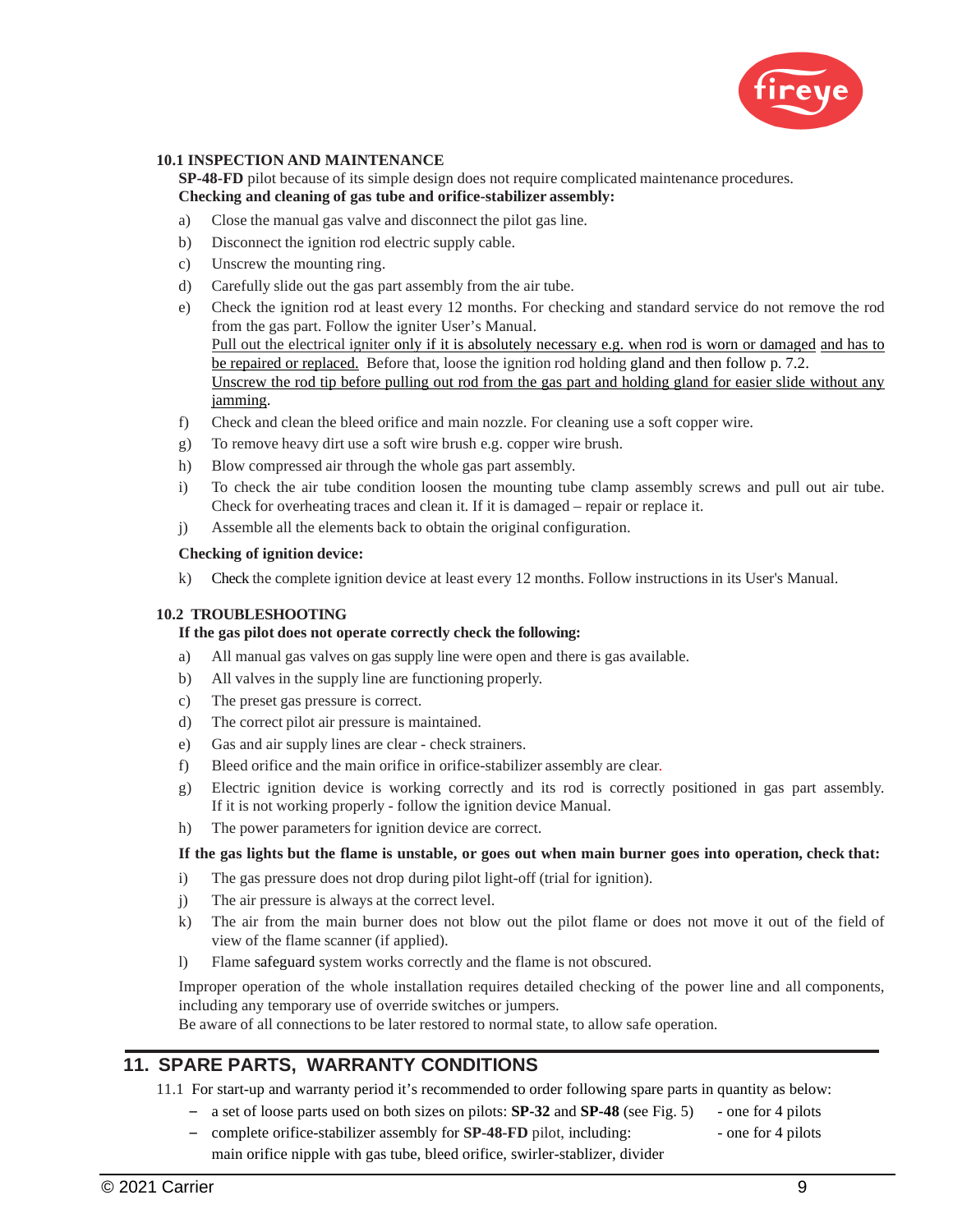

- 11.2 In case of air tube wear or damage:
	- if air tube or mounting ring has to be replaced order a replacement air tube (with mounting ring) of length "L" – prices on request only,
	- if just the end of air tube is eroded cut 200 mm of the tube tip, order and weld spare part P/N **SP-48-END** - replacement air tube end, length 200 mm, SS310/330.

List of pilot spare parts Part Numbers is in Table 2.

11.3 **The warranty (see page 16) covers delivered devices and materials under conditions of proper installation, start-up, operation and maintenance, it means the use in accordance with applicable instructions and manuals.** 

**This is particularly applicable to overheated parts i.e. working above their maximum operating temperature defined in Instruction Manual.**

- 11.4 The defective device or part will be replaced or repaired at manufacturer's option. The warranty applies to and may be executed only on a failed device send to the manufacturer warehouse for examination or warranty repair.
- 11.5 The manufacturer does not accept liability for damage to persons or property resulting from:
	- mechanical damages,
	- improper installation, operation, maintenance of igniter contrary to the instructions in the user manual,
	- unauthorized igniter modifications or repairs made by unauthorized personnel,
	- use of components or spare parts other than original.
- 11.6 During the guarantee period any repairs must be carried out by the manufacturer service department, or the user, upon the service's notification and consent.
- 11.7 Replacement of the consumables can be user-performed only after expiration of the guarantee.

#### **FIGURE 5. Loose Spare Parts set for SP-32 and SP-48 pilots**

Loose Spare Parts set includes:

- 1 rod gland ½" NPT (for **SP-32** and **SP-48**) 1 pc
- 2 gasket OD 25x5 (for **SP-32**) 1 pc
- 3 O ring 46x3 (for **SP-48**) 1 pc
- 4 thumb screw M4 with snap ring (for **SP-32-ND** and **SP-48-ND**) – 1 pc



### **12. STORAGE**

**SP-48** gas pilot should be stored in a clean, dry environment and in its original packaging if possible.

In case of long length pilots, always keep them in a horizontal position by supporting both ends and in the middle. It should also be protected from contamination using caps on gas and air inlet and pilot outlet and covered with foil.

Storage over 30 days: relative humidity of no more than 85%, temperature below 50°C.

**NOTICE**: THE MANUFACTURER RESERVES THE RIGHT TO CARRY OUT MODIFICATIONS TO THE PRODUCT DESCRIBED IN THIS INSTRUCTION MANUAL AT ANY TIME AND WITHOUT ANY ADVANCE NOTICE.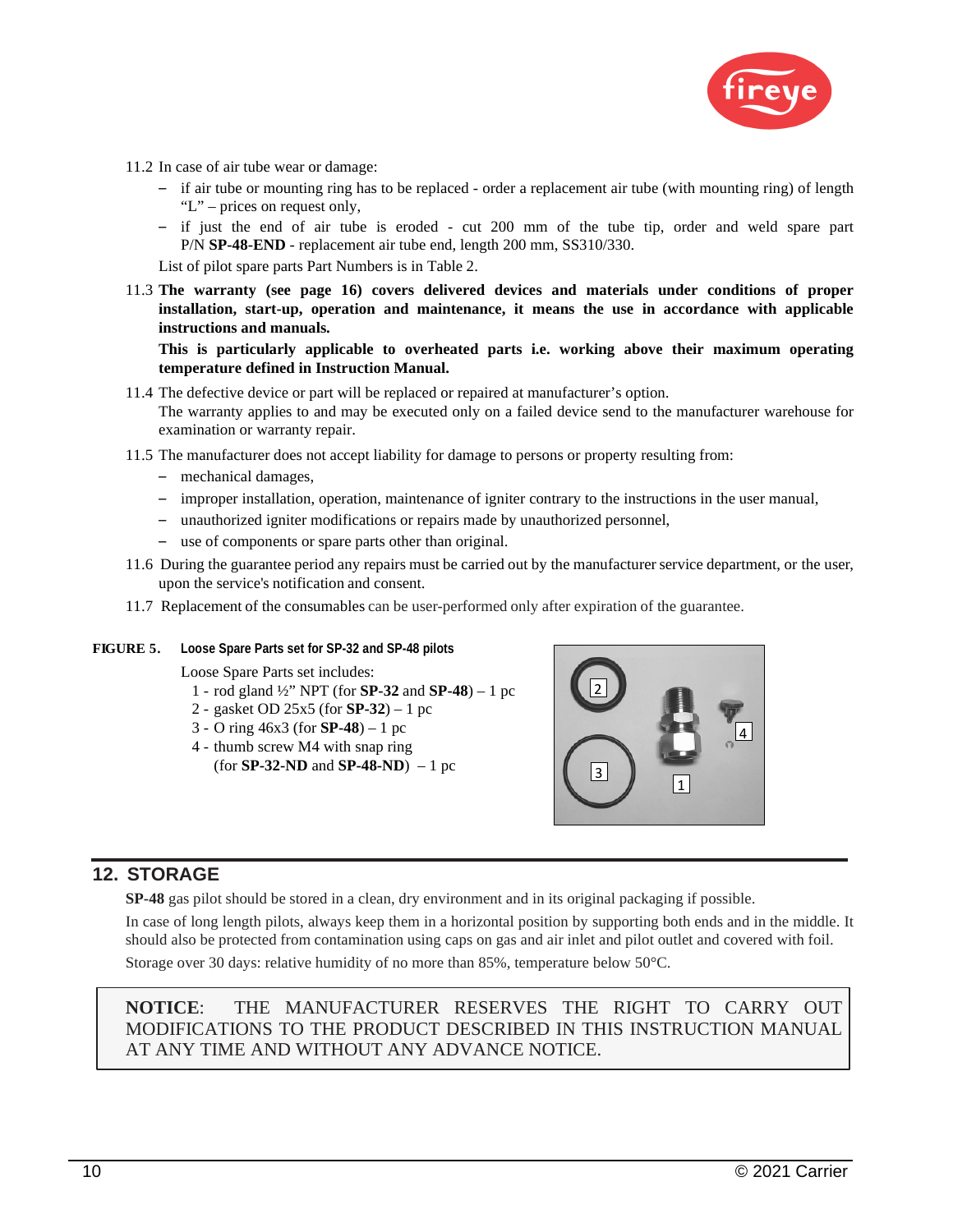

### **13. ORDERING INFORMATION**

#### **Before ordering, please provide the data as in Appendix 3**.

The Table 1 below shows examples of the Part Numbers of length "L" every 0.5 metre, the fuel options of Natural Gas or Propane Gas/LPG in typical capacity ranges as in Appendix 1.

*Pilots can be ordered in size increments of 0.1 metre lengths, from 0.5 to 3.0 metres.*

#### **Part Number coding samples:**

#### **SP-48-NG-FD-1.5 or SP-48-PG-FD-1.5**

*Which means:* **SureFire II™ Pilot** - **48** mm OD - Natural Gas (**NG**) or Propane Gas/LPG (**PG**) - Forced Draught (**FD**) - **1.5** metre insertion length

### **Table 1: SureFire II™ Forced Draught Pilot selection Table, showing only the 0.5 metre intervals, 0.1 metre intervals may be ordered (See Price List).**

- *REMARKS:*
- *1. Select required kind of fuel choose NG for Natural Gas or PG for Propane Gas or LPG.*
- *2. Select Electric Igniter rod and power pack separately*

| Part No                   | <b>Description</b>                                                                       |
|---------------------------|------------------------------------------------------------------------------------------|
| SP-48-NG/PG-FD-0.5        | SureFire II™ Pilot, 48 mm OD, Nat. Gas or Propane Gas, Forced Draught, 0.5 m ins. length |
| SP-48-NG/PG-FD-1.0        | SureFire II™ Pilot, 48 mm OD, Nat. Gas or Propane Gas, Forced Draught, 1.0 m ins. length |
| SP-48-NG/PG-FD-1.5        | SureFire II™ Pilot, 48 mm OD, Nat. Gas or Propane Gas, Forced Draught, 1.5 m ins. length |
| <b>SP-48-NG/PG-FD-2.0</b> | SureFire II™ Pilot, 48 mm OD, Nat. Gas or Propane Gas, Forced Draught, 2.0 m ins. length |
| <b>SP-48-NG/PG-FD-2.5</b> | SureFire II™ Pilot, 48 mm OD, Nat. Gas or Propane Gas, Forced Draught, 2.5 m ins. length |
| SP-48-NG/PG-FD-3.0        | SureFire II™ Pilot, 48 mm OD, Nat. Gas or Propane Gas, Forced Draught, 3.0 m ins. length |

The Table 2 below shows Part Numbers of gas igniter mounting tubes and spare parts.

|  |  | Table 2: SureFire II™ Pilot Mounting Tubes & Spare Parts |
|--|--|----------------------------------------------------------|
|--|--|----------------------------------------------------------|

| Part No              | <b>Description</b>                                                              |  |
|----------------------|---------------------------------------------------------------------------------|--|
| SP-48-MTF            | Mounting Tube Flanged, flange OD 80, length 120mm                               |  |
| <b>SP-48-MTW-150</b> | Mounting Tube for Welding, length 150 mm                                        |  |
| <b>SP-48-MTW-600</b> | Mounting Tube for Welding, length 600 mm                                        |  |
| SP-32/48-LS-SET      | Loose Spare Part set for SP32 and SP-48 pilots *                                |  |
| SP-48-FD-STOR        | Stabilizer assy: swirler-stabilizer, divider, main & bleed orifice for SP-48-FD |  |
| SP-48-END            | Air tube end with inlets, 200 mm long, SS310, for SP-48-ND and SP-48-FD         |  |

\* Loose Spare Part set includes items as on Fig. 5

#### **Special Pilots:**

**Not all applications can be easily coded to cover every requirement. In order to provide for these, there is a supplementary Part Numbering system. It is used in case of applications that require:** 

- **other Natural gas or Propane gas capacity ranges than standard needed,**
- **other Fuel gas than specified above see Remarks in Appendix 3,**
- **other pilot construction needed.**

**In such case please provide the data as in Table in Appendix 3, especially the gas composition. It is required for the proper selection of materials used for pilot construction and feasibility of operation checking.** 

**Part Number in such case is SP-48-ZYY-F-xxx where:** 

- "**Z**" is capacity range e.g. **S**-small, **M**-medium, **L**-large or possibly others,
- "**YY**" is the specific **Project Number** given by Fireye after analyzing the Proposal Data Sheet,
- "**F**" is **Forced draught**,
- "**xxx**" is the length **L**.

### *REMARKS: Fireye will provide a special price for the pilot after Proposal Data Sheet analysis. Fireye may refuse to execute of an order if considered as impossible to complete.*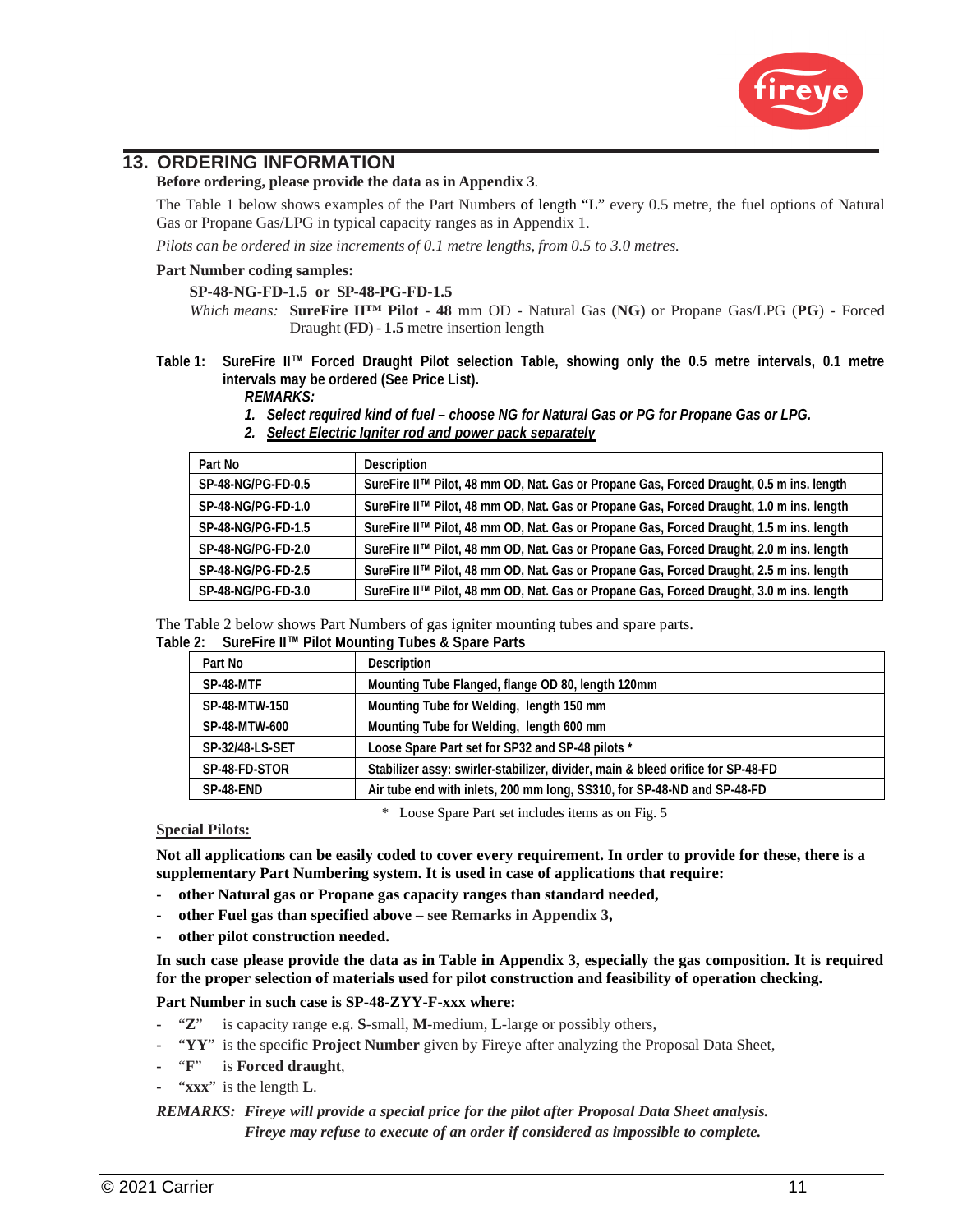



The Pilot capacity vs. gas pressure graphs - standard version



**Remark:** The real measured capacity may differ by  $\pm$  5% depending on a particular pilot and **measurement conditions**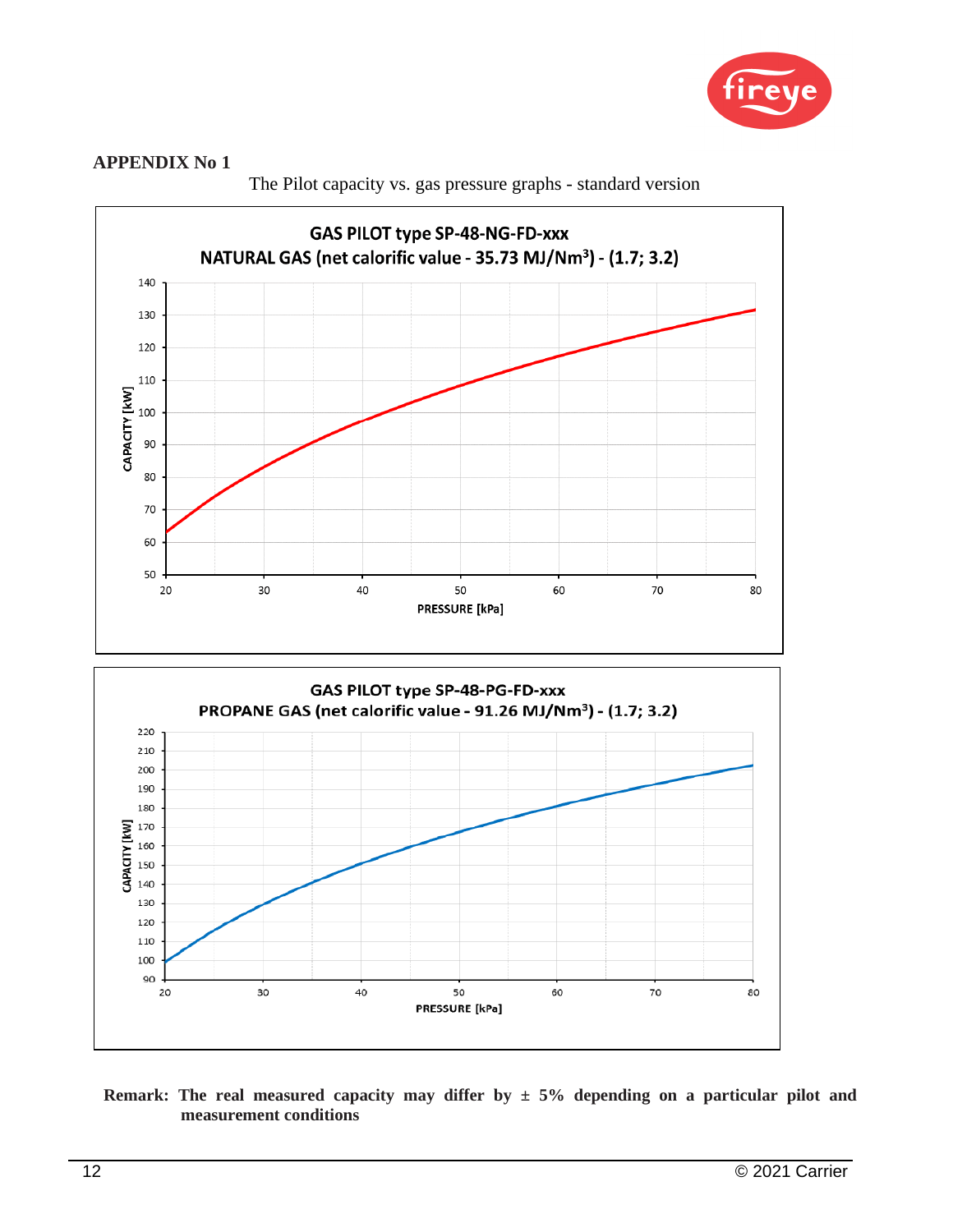

### **Proper position of the SureFire II™ SP-32 and SP-48 Pilots on burners**

Appendix shows a sample of typical positions of gas pilots on two types of burners.



**Fig. A** Typical for power & utility boilers, industrial heaters - shows position of **SP-32** and **SP-48** Gas Igniter operating as an intermittent (light-off) on a sample single gun main burner, oil or gas fired, vertical or horizontal mounting.

The pilot air tube tip can reach the swirler or can be placed before it. Pilot tip cannot extend beyond the swirler plane.

**Fig. B** Typical for refinery, petrochem and industrial heaters - shows position of **SP-32** and **SP-48** Gas Igniter operating as a continuous pilot on a sample main burner, with gas spuds and central oil or gas gun, vertical mounting. The pilot air tube tip can be mounted in the throat or in the swirler. Pilot tip cannot extend beyond the heater lining or swirler plane and has to be at least 150 mm away from the main burner nozzle flame.

### **WARNING: PILOT TIP CANNOT BE MOUNTED IN MAIN BURNER FLAME. THE DISTANCE SHOULD BE AT LEAST 150 MM FROM THE FUEL CONE. PILOT TIP CANNOT EXTEND BEYOND THE HEATER LINING OR BURNER THROAT.**

**WARNING: IN CASE OF ANY DOUBTS CONCERNING THE PILOT POSITION ON A BURNER CONSULT PILOT AND MAIN BURNER MANUFACTURERS.**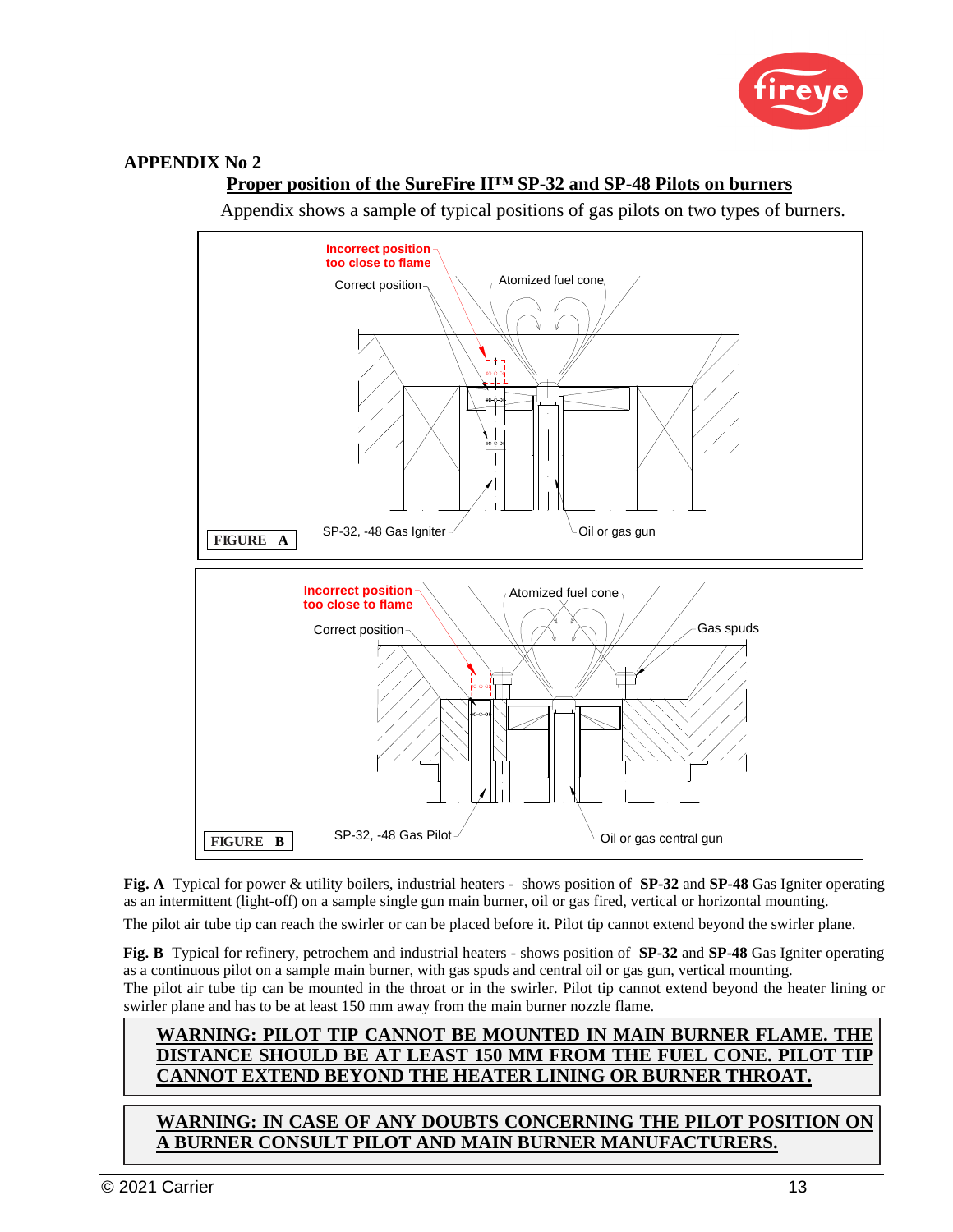

### Proposal Data Sheet

### **SureFire II™ Pilot** - Forced Draught Gas Pilot Type **SP-48-NG/PG-FD-xxx**

Please provide the following data before placing the Order for gas pilot:

| 1.             | <b>Information about End User</b>                                                   |  |                          |                       |
|----------------|-------------------------------------------------------------------------------------|--|--------------------------|-----------------------|
|                | Plant Name:                                                                         |  |                          |                       |
|                | Owner:                                                                              |  |                          |                       |
|                | Country:                                                                            |  |                          |                       |
|                | - Localization (address):                                                           |  |                          |                       |
| 2.             | Gas pilot mode of operation:<br>(check the proper box)                              |  | - intermittent light-off |                       |
|                |                                                                                     |  | $-$ continuous pilot     |                       |
| 3.             | Insertion length "L":                                                               |  |                          | [m]                   |
|                | (see Fig. 1)                                                                        |  | .                        |                       |
| 4.             | Fuel gas for pilot:                                                                 |  |                          |                       |
|                | - Natural Gas, Propane Gas, other Fuel Gas:<br>(check the proper box)               |  | ΝG<br>PG                 | FG                    |
|                | $-$ if other Fuel Gas $-$ specify the type of gas:<br>enclose gas composition sheet |  |                          |                       |
| 5.             | Gas net calorific value:                                                            |  | .                        | [MJ/Nm <sup>3</sup> ] |
| 6.             | Required pilot heat input (capacity) at<br>pressure:                                |  | .                        | [kW]<br>at [kPa]      |
| 7 <sub>1</sub> | Gas pressure range available for pilot:                                             |  | .                        | [kPa]                 |
| 8.             | Main burner nominal (or max.) capacity:                                             |  |                          | [kW]                  |
|                | capacity of burner to be lit                                                        |  | .                        |                       |
| 9.             | Air for pilot: cooling and combustion air                                           |  |                          |                       |
|                | air pressure:                                                                       |  | .                        | [kPa]                 |
|                | $-$ air flow:                                                                       |  | .                        | $\lceil m^3/m$ in]    |

**Remarks: The reasons why the gas composition information is so important in case of other Fuel gases used:** 

- **1. Use of other Fuel Gases like: coke oven gas, blast furnace gas, biogas and especially refinery gas (Refinery Off Gas) needs additional engineering and testing because their gas compositions and calorific values are different than these of NG, PG and LPG taken for gas pilot design. Moreover they can vary considerably from one plant to another and also change a lot over time.**
- **2. Refinery Off Gas (ROG):** is a mixture of gases generated during the processing of crude oil in the refinery. Such recovery gases have common components such as hydrogen, methane, ethane, butane, propane and ethylene and are used as a fuel to produce energy to run the refinery processes. An ROG contains many additional components such as oxygen, ammonia, nitriles, acetylenes, heavy sulfur compounds, butadiene, chlorides, arsenic, mercury, vanadium and water, in addition to the acid gases  $H_2S$ ,  $CO_2$ , and COS. Many of them are harmful to the environment.

**High contents of H2 - over 50%, presence of H2S or vanadium can cause significant problems during combustion, especially high temperature corrosion of pilot, igniter and combustion chamber metal parts.** 

**3. For this reason, every pilot's application where such Fuel gas is used requires careful analysis of the pilot construction and often functional tests on similar gases.**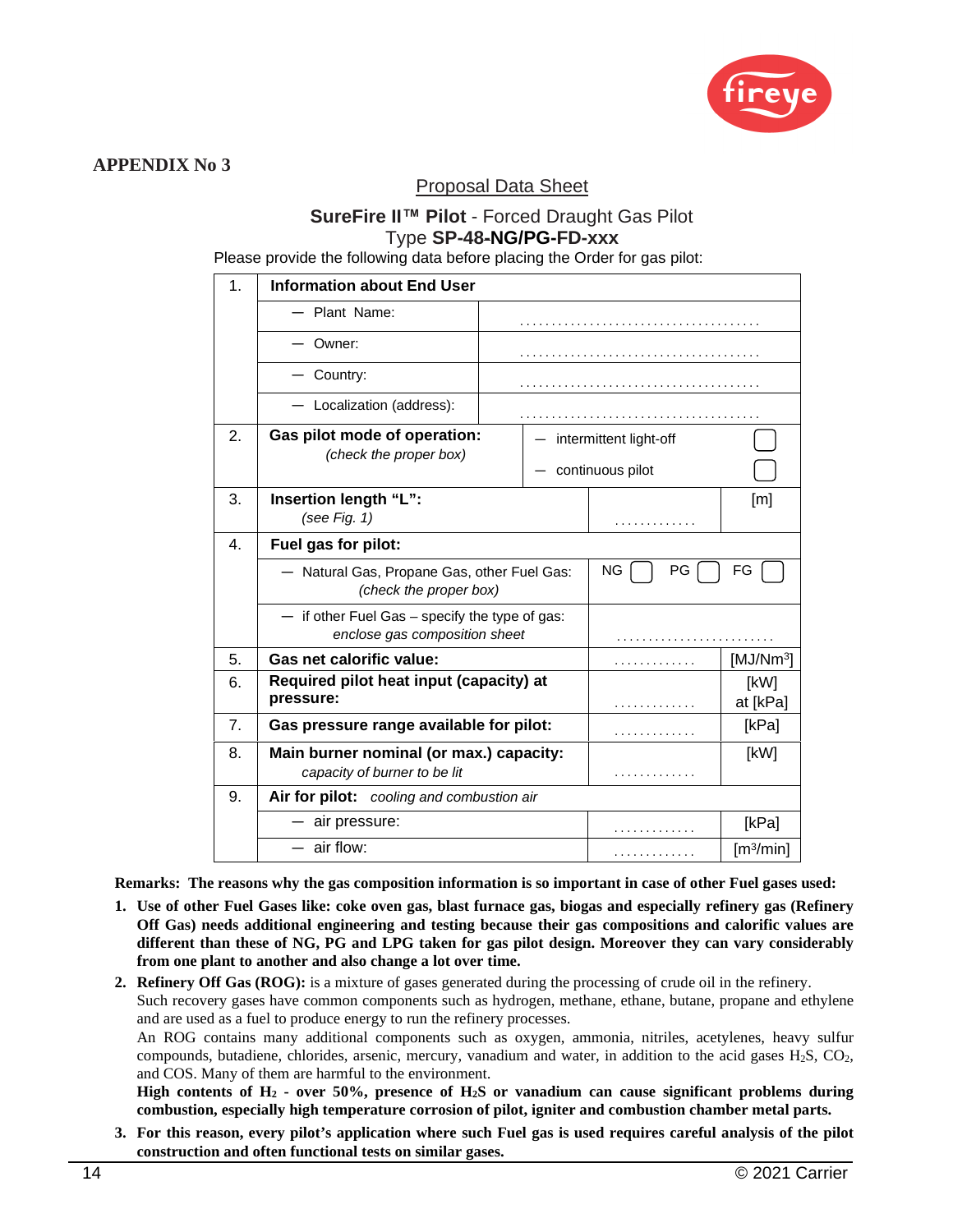

## UNIT CONVERSION TABLE

| Quantity            | <b>Metric Units</b>                              | <b>Imperial Units</b>                             |                            |
|---------------------|--------------------------------------------------|---------------------------------------------------|----------------------------|
| Length              | 1 millimetre [mm]                                | $x 0.003281 =$ foot [ft.; ']                      | $x 0.03937 =$ inch [in; "] |
|                     | 1 metre [m]                                      | $x 3.281 =$ foot [ft; ']                          | $x 39.370 =$ inch [in; "]  |
| Volume              | 1 cubic metre $[m3]$                             | x 35.315 = cubic foot $\lceil ft^3 \rceil$        |                            |
| Air flow rate       | 1 cubic metre/hour [m3/h]                        | $x 0.589 =$ standard cubic foot/min [SCFM]        |                            |
| Weight              | 1 kilogram [kg]                                  | $x 2.2046 =$ pound [lb.]                          |                            |
| Pressure            | 1 kilopascal [kPa]                               | $x 6.895$ = pound square inch gauge [psig]        | $x 4.015 = inch H2O$       |
| Power<br>(capacity) | 1 kilowatt [kW]                                  | $x$ 293.1 = million BTU/hr. [mmBTU/Hr]            |                            |
| Calorific<br>value  | 1 mega joule/cubic metre<br>[MJ/m <sup>3</sup> ] | x 26.839 = BTU/ cubic foot $[BTU/ft^3]$           |                            |
| Temperature         | Deg. Celsius [°C]                                | Formula: $°C x1.8 + 32 = Deg$ . Fahrenheit $[°F]$ |                            |